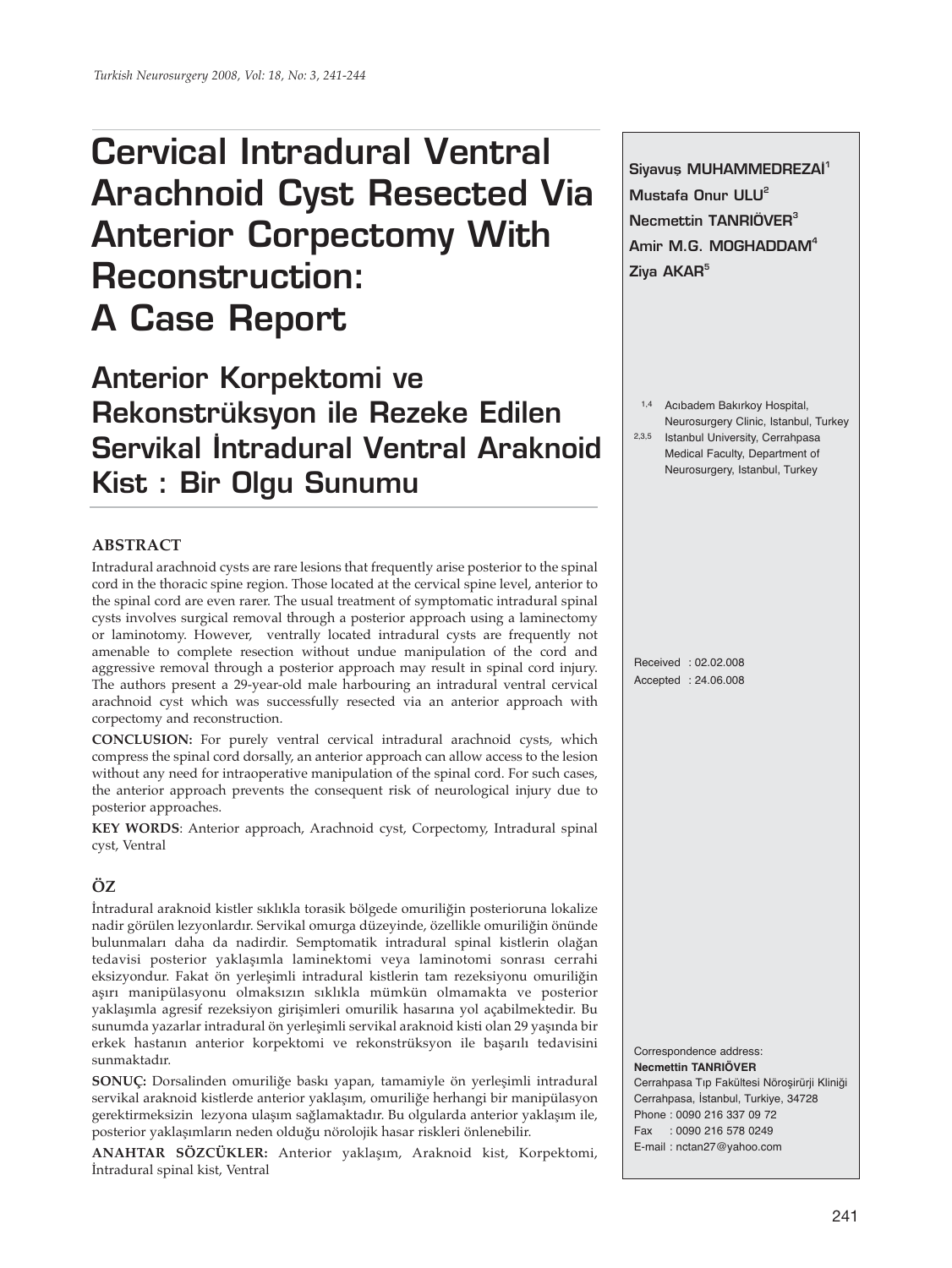#### **INTRODUCTION**

Spinal arachnoid cysts (AC) are relatively uncommon lesions that may be intradural or extradural with the intradural variety being rare (7,8). Intradural AC may occur as congenital lesions (primary) or secondary to trauma, infection, or subarachnoid hemorrhage (2,4). They frequently arise posterior to the spinal cord in the thoracic spine region (6), and only 15% are located in the cervical region (7,8). Those located anterior to the spinal cord in the cervical spine region are distinctly rare (3,4,6, 9,10). The usual treatment of intradural symptomatic spinal cysts involves removal through a posterior approach using a laminectomy or laminotomy (1). However treatment of ventrally located symptomatic ACs may be challenging via a posterior approach. Moreover, ventrally located intradural cysts are frequently not amenable to complete resection without undue manipulation of the cord and aggressive removal through a posterior approach may result in spinal cord injury (12). In this report we present a rare case of a symptomatic intradural AC located anterior to the cervical spinal cord, successfully resected via an anterior approach with corpectomy and reconstruction.

#### **CASE DESCRIPTION**

A 29-year-old man was admitted to our clinic with two-month history of progressive weakness in both legs. He was diagnosed as having an intradural ventral cervical cystic mass with signal intensity similar to cerebrospinal fluid (CSF) and subsequently operated via a posterior approach at another institution one month ago (Figure 1A-D). When the preoperative and postoperative cervical magnetic resonance imaging (MRI) sections were compared, no change was found regarding the cyst size. Moreover the patient admitted that his symptoms got worse after the operation. He had no history of trauma. Neurological examination revealed moderate motor weakness of both lower extremities (3/5 motor power) with hyperreflexia. Responses to light touch, pin prick, and temperature sense were decreased below the C6 dermatome. Both joint position and vibration senses were intact. The patient underwent a standard anterior cervical approach for C7 corpectomy. After bony removal and hemostasis were achieved, a midline durotomy was performed, and the intradural cystic mass was identified (Figure 2). Intraoperative inspection confirmed the exclusively ventral midline position



*Figure 1: Axial T1- and T2-weighted (A and B) and sagittal T1 and T2-weighted (C and D) MRI sections reveal a ventrally located intradural cyst at C7 level, compressing the spinal cord dorsally. Note that the intensity of the cyst is similar to that of CSF.*



*Figure 2: İntraoperative photograph of the lesion after the dura is opened and tacked with sutures.*

of the mass and the absence of attachment to any discrete neural structure. As the cyst was incised, CSF was forcefully released out of the cavity. Following the evacuation of the cyst and total resection of the cyst wall, a watertight dural closure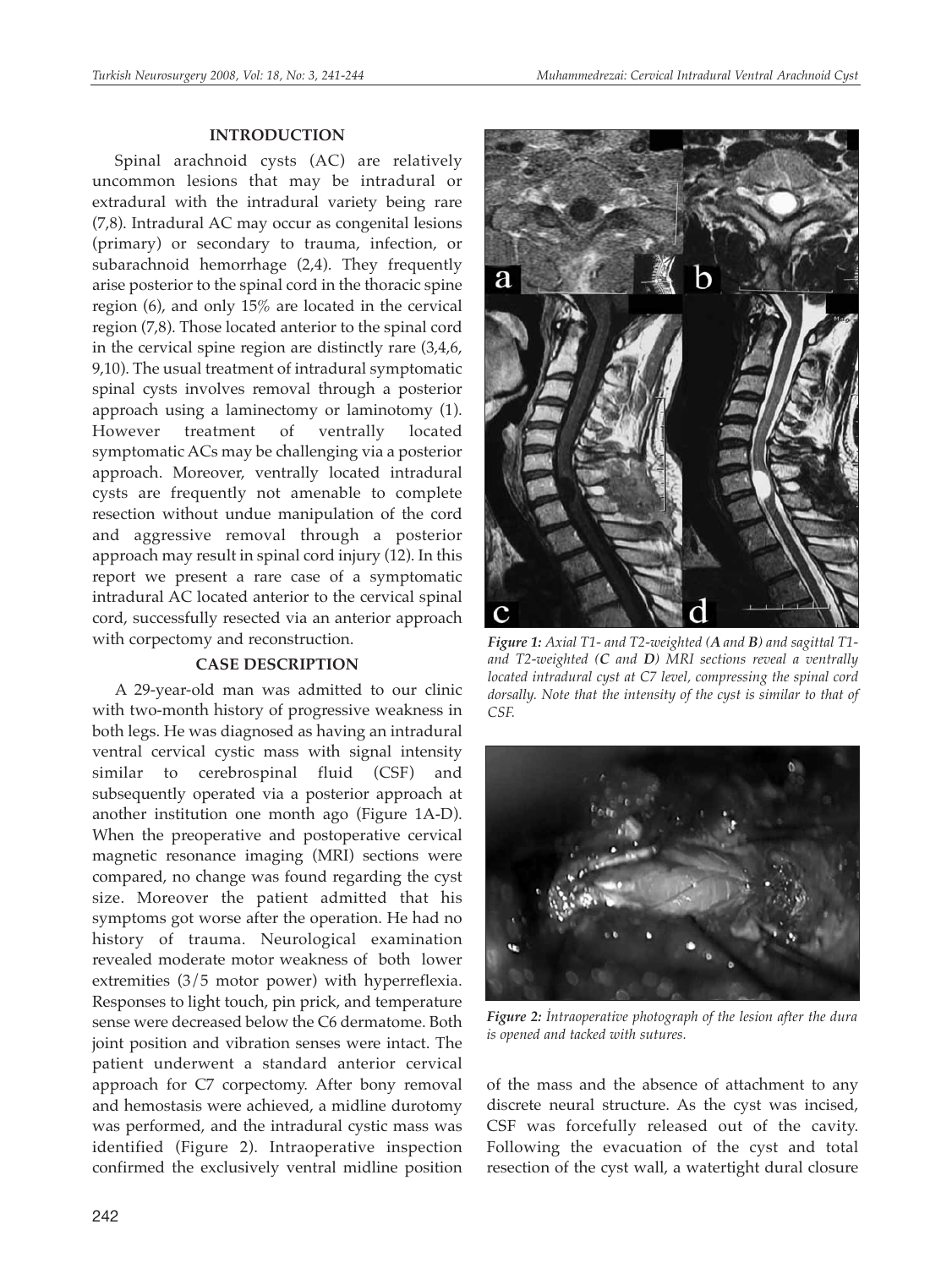

*Figure 3: Postoperative sagittal T1- and T2-weighted (a and b) MRI sections reveal total excision of the cyst and the reconstructed anterior cervical column.* 

was achieved through separated sutures under the surgical microscope. Fibrin glue (Tisseal®) was applied to prevent postoperative CSF leakage. The anterior cervical spine was reconstructed by applying a fibular allograft into the corpectomy defect and with an anterior cervical titanium plate system. The patient showed marked neurological improvement in the early postoperative period and was discharged on the postoperative 5th day. The patient's motor weakness was totally resolved at his 1-month follow-up. The postoperative cervical MRI



*Figure 4: Postoperative anteroposterior (A) and lateral (B) cervical spine x-ray films showing the anterior instrumentation with fibular allograft and titanium plate.*

demonstrated total removal of the cyst with sufficient decompression of the spinal cord (Figure 3A-B) and postoperative cervical X-rays confirmed anterior instrumentation (Figure 4A-B). The histopathological examination was consistent with an AC.

#### **DISCUSSION**

Spinal intradural ACs are rare causes of compressive myelopathy or myeloradiculopathy and can be congenital or acquired (2,4,13). Acquired ACs are more commonly encountered and they are mostly related to spinal cord trauma, postsurgical arachnoiditis, meningeal infection, and other insults that cause inflammation and subarachnoid adhesions (4,13). The congenital or idiopathic spinal ACs, on the other hand, are rarer and there is no antecedent history of trauma or other etiological factors causing inflammation (9,13). The patient presented had no history of trauma or infection prior to surgery. Moreover the intraoperative appearance of the cyst wall with normal arachnoid tissue suggested that this lesion was more likely to be congenital or idiopathic.

MRI is useful to assess the size, nature and extent of the cystic lesion as well as the mass effect on the cord and considered as the imaging modality of choice for spinal ACs (8).They may appear as isointense or slightly hyperintense relative to CSF on T1-weighted imaging. They usually show increased signal on T2-weighted images with no cyst wall after contrast enhancement. In the present case, the slightly higher signal intensity than CSF seen on T1 weighted images can be attributed to the slightly higher protein content in these cysts by loculation of CSF as reported before (8). Nonneoplastic cystic lesions, such as neuroenteric cysts, syringes, and teratomas, may show a very similar MRI appearance to ACs (11), however the definite diagnosis can be achieved by histopathological examination of the cyst wall. In our case, the radiological and intraoperative findings suggested AC, which was confirmed by histopathological examination of the cyst wall.

The surgical treatment of intradural ACs includes complete resection, fenestration of the wall, or shunting the cyst to the subarachnoid space, peritoneum, or atrium (2, 5). The optimum surgical approach must be safe and less invasive while providing sufficient surgical window for complete